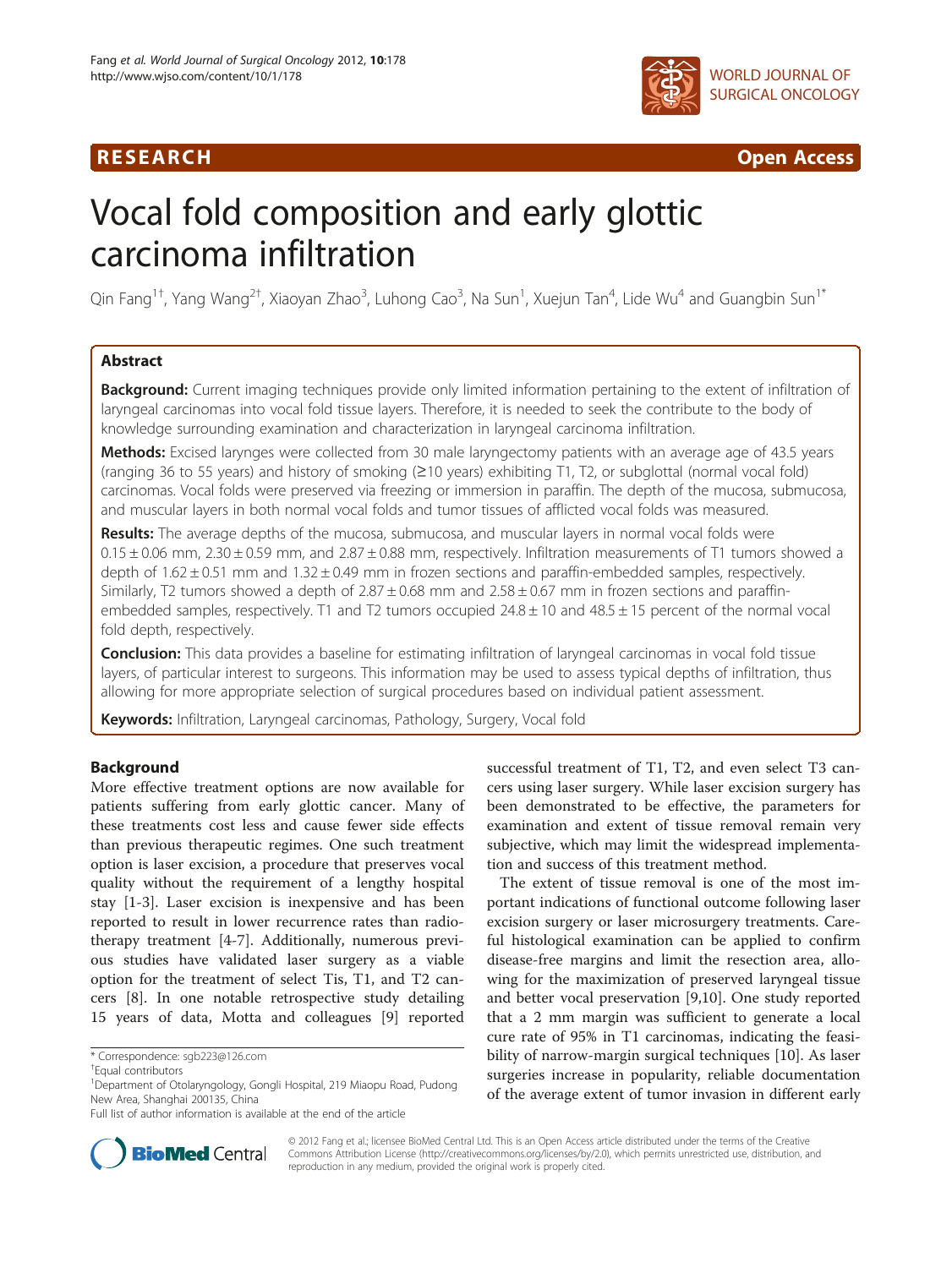glottic cancer classes and affected tissue layers is necessary to aid surgeons in procedure selection and design [[11-13](#page-5-0)]. In order to remove cancerous tissues more efficiently, and with minimal damage to healthy neighboring tissues, further information must be documented and made readily available to clinicians interested in vocal fold composition and cancerous cell infiltration [\[14,15\]](#page-5-0).

In this report, the composition of normal vocal folds and infiltration depths of tumor tissues within the vocal fold are measured and recorded. As tumor tissues were preserved via embedding in paraffin or freezing (methods that may induce tissue contraction and expansion [\[16](#page-5-0)]) actual depths were determined to be between these two measurements using light microscopic techniques. These findings will contribute to the development of an improved understanding and potentially publishable clinical standard that will be useful in determining the required resection area necessary for treating glottic carcinomas and related cancers of the vocal folds.

# Methods

# Patients and sample selection

Vocal cords and early glottic carcinoma tissues were obtained from 30 male laryngectomy patients with documented smoking habits for more than 10 years. Patients had an average age of 43.5 years, ranging from 36 to 55 years. Of the 30 patients enlisted in the study, 15 were treated for T1N0M0 glottic carcinoma and had previously undergone cordectomy procedures. Additionally, five patients had undergone partial laryngectomy for the treatment of T2N0M0 glottic carcinoma. The remaining 10 patients underwent total laryngectomy for the treatment of supraglottic carcinoma (five cases of T2N0M0 and three cases of T3N1M0) or subglottic carcinoma (two cases of T3N1M0) that evidenced no invasion of the glottic area or at least one remaining normal side of the vocal fold. These patients served as the source of normal vocal fold samples. All patients underwent treatment at the Department of Otolaryngology of Changhai Hospital. Samples were obtained in accordance with all applicable ethical and legal requirements, and the protocol was approved by the Ethics Committee of Changhai Hospital.

Notably, patients were excluded who had received radiotherapy or chemotherapy prior to surgery. The course of treatment for all patients included in the current study reflects the standard therapeutic approach applied by the Department of Otolaryngology at Changhai Hospital.

# Specimen collection

All samples were directly collected following surgical excision, and samples were managed by the same pathologist throughout the study. Other than the previously

detected carcinoma, no other pathological abnormalities were reported. Isolated vocal folds were evenly segmented into three equal parts in the lengthwise direction (anterior, middle, and posterior), and each segment was further divided into two equal sections. As a result, six individual segments were obtained for analysis from each vocal fold. These vocal fold tissue segments were further sliced into 4 μm thick sections and treated with H&E staining. Of the six anterior, middle, and posterior sections generated from each sample, half (three sections) were selected for preservation in paraffin, and the remaining half (three sections) were frozen. Normal sections were made by isolating the middle segment of vocal folds from patients with supraglottic or subglottic carcinoma. All normal sections were sliced to 4 μm thickness, stained with H&E, and preserved in paraffin.

# Paraffin-embedded sample preparation

After segmentation, tissues to be preserved in paraffin were placed in 10% formalin for at least 48 hours. Samples were then dehydrated by immersion in graded ethanol solutions of progressively higher ethanol concentrations (50, 70, 85, 95 and 99% ethanol solution, respectively; 1 hour treatment at each concentration). Hyalinization was completed in dimethylbenzene. Resultant samples were placed into dissolved paraffin, heated to 60 to 62°C, inserted into slides using a Leica RM2135 paraffin microtome (Leica, Wetzlar, Germany), and dried in an oven at 45°C under normal air conditions. Prior to observation, sample tissues were deparaffinized in dimethylbenzene, rehydrated by immersion in graded ethanol solutions (high to low concentrations of 99, 95, 85, 70 and 50%. respectively; 1 hour treatment at each concentration), and finally immersed in distilled water. Next, samples were stained by brief immersion in a hematoxylin solution. Specimens were then moved to an acid and ammonia solution for several seconds. Samples were washed with running distilled water for 1 hour followed by brief immersion in distilled water. Samples were then transferred to 70% and 90% ethanol solutions for 10 minutes for dehydration. Eosin staining was conducted in an alcohol-eosin solution over the course of approximately 2 to 3 minutes. Final preparations for observation were completed by further dehydration in pure alcohol and hyalinization in dimethylbenzene. Lastly, a drop of gum was applied, and a glass coverslip was placed on each section for observation.

# Frozen sample preparation

Freezing was conducted using a Shandon Frozen Microtome (Shandon Scientific, Cheshire, England). Samples were placed in an optimal cutting temperature compound during freezing. Once frozen, specimens were further sliced into 4 μm thick sections. Prior to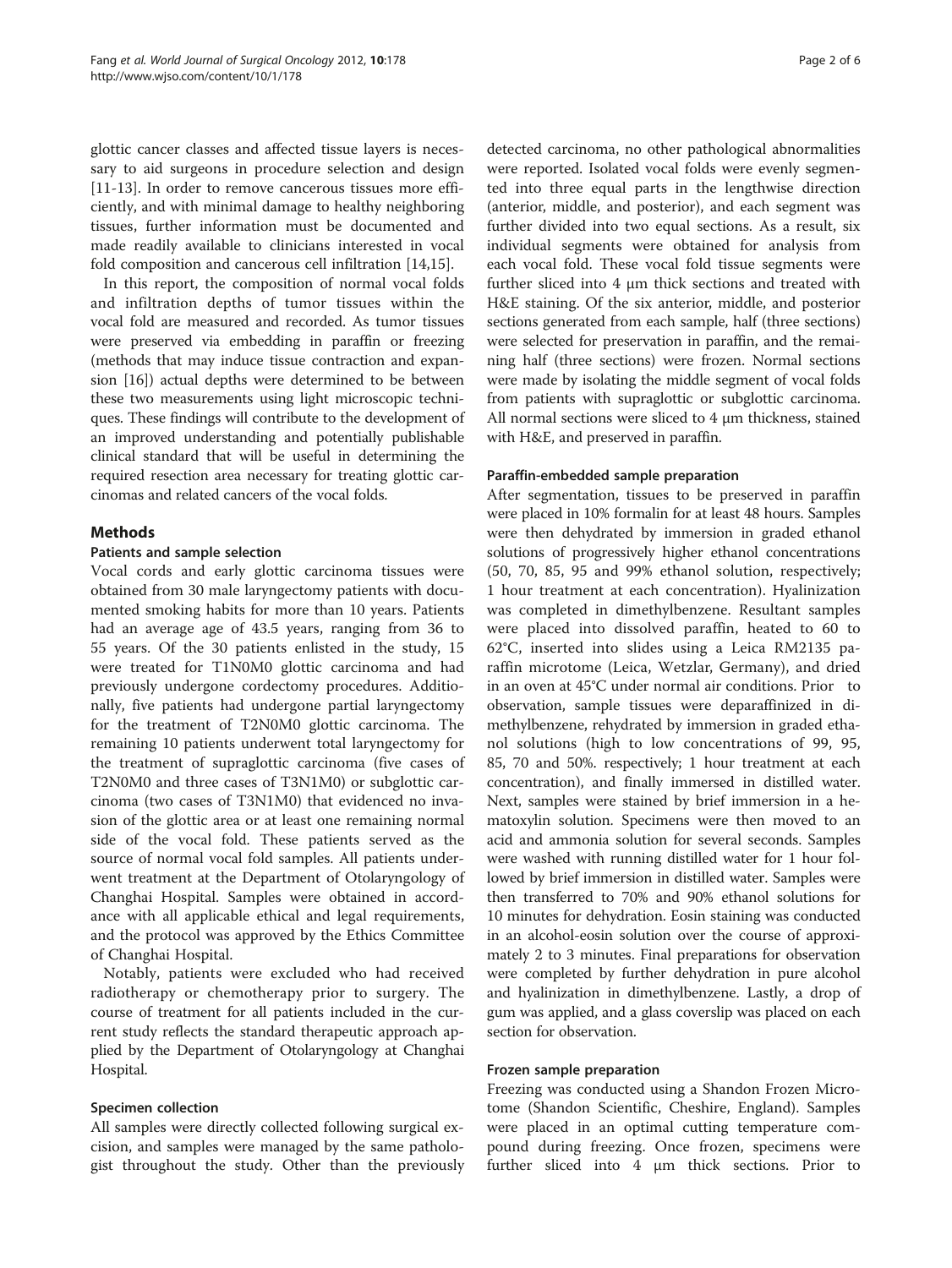observation, tissues were allowed to thaw to room temperature and each section was placed on a slide. These sections were fixed with methanol for 10 to 20 seconds, washed, placed in hematoxylin for 1 minute, washed a second time, placed in hydrochloric acid and ethanol for 1 second, washed a third time, and briefly immersed in warm water. Thereafter, sections were placed in eosin for 2 to 5 seconds followed by quick dehydration in ethanol (low to high concentrations) and hyalinization with dimethylbenzene. Lastly, a drop of gum was applied, and a glass coverslip was placed on each section for observation.

## Measurements

Specimens were examined using an Olympus BX-50 light microscope (Olympus, Tokyo, Japan) at a magnification of 40×. All measurements were made by a single, experienced examiner using a light micrometer in order to ensure operator consistency. Mucosa, submucosa, and muscular layer depths were recorded for 10 normal vocal fold samples. The extent of invasion by glottic carcinoma tissues was also measured for each section containing T1 or T2 carcinomas. No samples evidenced obscured or unclear boundaries between cancerous and normal tissue layers upon observation, resulting in a limited error range in these data (Figure 1). Individual measurements were recorded for frozen and paraffinembedded samples.

#### Statistical analysis

Means and standard deviations (mean ± SD) were calculated for mucosa, submucosa, and muscular layer depth in normal vocal folds. The total depth of the vocal fold was calculated by summing depths of the mucosa,



submucosa, and muscular layers. Mean ± SD were determined for normal vocal fold depth.

Tumor invasion depths were calculated separately for paraffin-embedded and frozen sections. The depth of the invasive tumor was recorded for each subject and preservation method as the maximum depth obtained in all examined sections. Means ± SD were calculated for T1 and T2 carcinomas using both preservation methods. The percent of vocal fold invasion for T1 and T2 carcinomas was calculated by dividing the mean tumor depth (paraffin-embedded) by the calculated normal vocal fold depth.

# Results

#### Normal vocal fold analysis

The average vocal fold depth of the mucosa, submucosa, and muscular layers was  $5.32 \pm 0.80$  mm (Figure 1). The mucosa layer was the thinnest, spanning only  $0.15 \pm 0.06$  mm of the total fold depth with a 95% confidence interval of 0.046. The submucosa and muscular layers comprised similar portions of the vocal fold, spanning  $2.30 \pm 0.59$  mm and  $2.87 \pm 0.88$  mm with 95% confidence intervals of 0.42 and 0.63, respectively (Table [1](#page-3-0)). The calculated average depth to the muscular layer was assumed to be equal to the sum of the depths of the mucosa and submucosa layers, resulting in a depth of  $2.45 \pm 0.61$  mm (95% confidence interval 0.57).

#### Carcinoma infiltration

T2 tumors were observed to occupy a larger portion of the vocal fold than T1 tumors in both the frozen and paraffin-embedded sections. On average, frozen samples exhibited larger cancer depth measurements than paraffin-embedded samples. The average depth of T1 tumor tissues in the vocal fold section was  $1.62 \pm 0.51$  mm in frozen samples and  $1.32 \pm 0.49$  mm in paraffinembedded samples (95% confidence intervals 0.28 and 0.27, respectively; Table [2](#page-3-0)), indicating lesions within the epithelium and lamina propria. T2 tumor tissues occupied a depth of  $2.87 \pm 0.68$  mm in frozen samples and  $2.58 \pm 0.67$  mm in paraffin-embedded samples (95% confidence intervals 0.84 and 0.83, respectively; Table [2](#page-3-0)), indicating the presence of lesion extension through the submucosal layer to the muscular layer. On average, T1 tumors occupied  $24.8 \pm 10\%$  of the total vocal fold, and T2 tumors infiltrated  $48.5 \pm 15\%$  of the normal vocal fold.

### **Discussion**

By accurately determining the extent of infiltration of tumor tissues of the vocal folds, surgeons can assess disease-free margins and preserve increased areas of the healthy laryngeal tissue. The current examination of vocal fold tumor penetration yielded depths comparable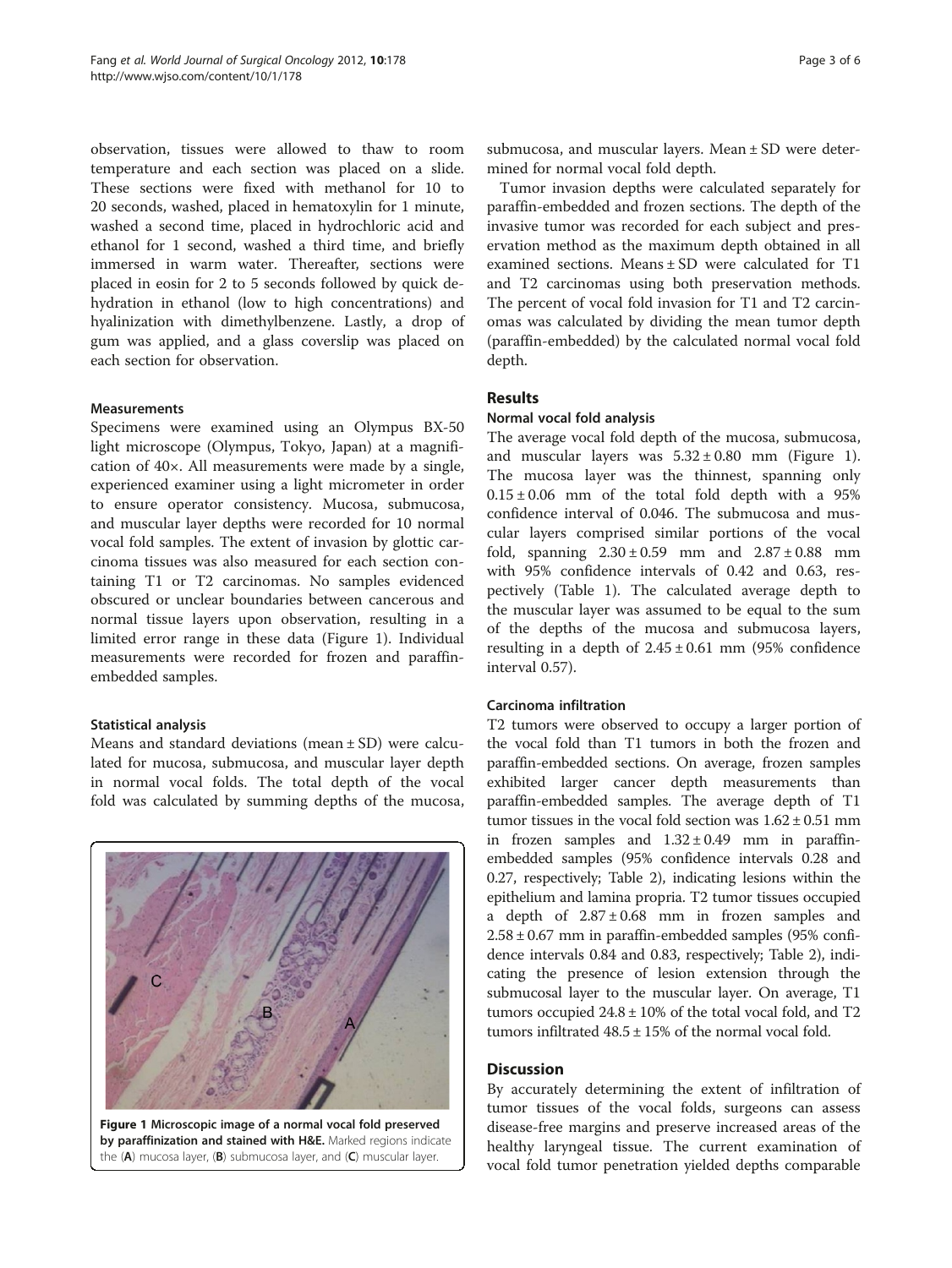| Page 4 of 6 |  |  |
|-------------|--|--|
|-------------|--|--|

<span id="page-3-0"></span>

| Table 1 Width of normal vocal fold components measured using paraffin-embedding preservation |  |  |  |
|----------------------------------------------------------------------------------------------|--|--|--|
|----------------------------------------------------------------------------------------------|--|--|--|

|             | Mucous layer width* | Submucosa layer width* | Muscular layer width* | Total width of vocal fold* |
|-------------|---------------------|------------------------|-----------------------|----------------------------|
| $Mean + SD$ | $0.15 + 0.06$       | $2.30 + 0.59$          | $2.87 + 0.88$         | $5.32 + 0.80$              |
| 95% CI      | 0.046               | 0.42                   | 0.63                  | 0.57                       |

\*Values are shown in units of millimeters (mm). CI, confidence interval; SD, standard deviation.

to those observed in previous research. While laser surgery has been increasingly used to treat both benign lesions and malignant tumors of the larynx, the method has been shown to be particularly effective for treating early-stage glottic carcinomas [[4,5,7-10\]](#page-5-0). Additional documentation of vocal fold composition in the area of the surgical margins may allow surgeons to more accurately predict both the feasibility and outcome of such surgical procedures. Despite the value of this information, few previous studies have provided direct measurements of tumor infiltration, making these data critical to the development of standards for use in clinical practice. Such standards will be of particular importance as revision with laser surgery becomes more widely implemented as a tool for treating glottic cancer.

In his Atlas on the Surgical Anatomy of Laryngeal Cancer, Kirchner provided the initial groundwork for conservative laryngeal surgical procedures through his detailed descriptions and illustrations of laryngeal cancer cases over a 25-year period [\[17](#page-5-0)]. This work was novel in that it focused on the growth patterns and spread of cancerous tissues within the larynx, parameters that have since come to be recognized as critical elements in the successful conservation of healthy tissues during surgery. Other researchers, such as Steiner and Ambrosch [\[18](#page-5-0)], have provided more modern surgical adaptations of these

| Table 2 Measured width of tumor tissues in glottic |  |  |
|----------------------------------------------------|--|--|
| carcinoma samples by region                        |  |  |

|                           | Anterior        | Middle          | <b>Posterior</b> | Maximum         |
|---------------------------|-----------------|-----------------|------------------|-----------------|
| Frozen samples            |                 |                 |                  |                 |
| T1 carcinoma              |                 |                 |                  |                 |
| Mean + $SD*$              | $1.18 \pm 0.52$ | $1.51 + 0.53$   | $1.43 \pm 0.34$  | $1.62 \pm 0.51$ |
| 95% CI                    | 0.29            | 0.30            | 0.19             | 0.28            |
| T <sub>2</sub> Carcinoma  |                 |                 |                  |                 |
| Mean $+$ SD <sup>*</sup>  | $7.87 + 0.68$   | $1.95 + 0.64$   | $1.86 + 0.17$    | $7.87 + 0.68$   |
| 95% CI                    | 0.84            | 0.80            | 0.22             | 0.84            |
| Paraffin-embedded samples |                 |                 |                  |                 |
| T1 Carcinoma              |                 |                 |                  |                 |
| Mean $+$ SD <sup>*</sup>  | $0.90 \pm 0.52$ | $1.2 \pm 0.52$  | $1.12 \pm 0.33$  | $1.32 \pm 0.49$ |
| 95% CI                    | 0.29            | 0.29            | 0.18             | 0.27            |
| T <sub>2</sub> Carcinoma  |                 |                 |                  |                 |
| Mean + $SD*$              | $2.58 \pm 0.67$ | $1.90 \pm 0.34$ | $1.58 \pm 0.15$  | $2.58 \pm 0.67$ |
| 95% CI                    | 0.83            | 0.43            | 0.18             | 0.83            |

\*Values are shown in units of millimeters (mm). CI, confidence interval; SD, standard deviation.

methods through endoscopy with the use of carbon dioxide lasers. This method allows water to absorb particular frequencies of light, minimizing extraneous damage to neighboring structures and normal tissues. A number of variations of such laser surgeries have been recently reported, suggesting that laser surgery may become an important tool in the conservative treatment of laryngeal cancers.

The current examination of normal vocal folds revealed a calculated total depth of  $5.32 \pm 0.80$  mm, a slightly elevated but comparable result to that previously described in similar patient groups. One such report established a normal vocal fold depth range from 2.2 to 6.0 mm in adult males [[19](#page-5-0)]. Another study demonstrated variation in vocal fold depth along the anterior-posterior axis of the vocal fold, revealing similar results of 5.69 mm and 4.83 mm for the right and left vocal folds, respectively [[20\]](#page-5-0). Notably, the mucosal layer comprises only a minor portion of the total vocal fold depth  $(0.15 \pm 0.06$  mm) with the remaining depth being divided approximately equally between the submucosal and muscular layers, though the muscular layer consistently possesses slightly greater depths than the submucosal layer  $(2.30 \pm 0.59 \text{ mm and } 2.87 \pm 0.88 \text{ mm}, \text{ respectively}).$ 

In the current study, T1 tumors showed limited infiltration, with a depth of only  $1.32 \pm 0.49$  mm in paraffinembedded tissues and  $1.62 \pm 0.51$  mm in frozen tissues. These depths were well short of achieving muscular layer breach, which rarely occurs at depths shallower than  $2.45 \pm 0.59$  mm (sum of mucosa and submucosa layer depths). Thus, T1-staged tumors are generally limited to the vocal fold and will not impair vocal fold abduction, indicating that T1 tumors are constrained to the submucosa layer [\[21](#page-5-0)]. Conversely, some studies have indicated contradictory findings, including a study by Kocatürk and colleagues [[21\]](#page-5-0) that showed muscle invasion in 5 of 16 T1 subjects (tumor depth of 2 to 3 mm). Manola and colleagues [\[10\]](#page-5-0) also recorded a maximum average tumor depth of 2.18 mm for T1 glottic carcinomas, suggesting that tumors may have breached the muscular layer. Discrepancies in T1 infiltration depths may be due to contraction or expansion during preservation, making direct comparison between studies using different preservation methods difficult. When frozen, samples tend to expand, such that, even with rapid freezing, tissues are reported to enlarge by 6%. Formalin fixation and dehydration causes even more drastic changes in tissue size, resulting in shrinking of up to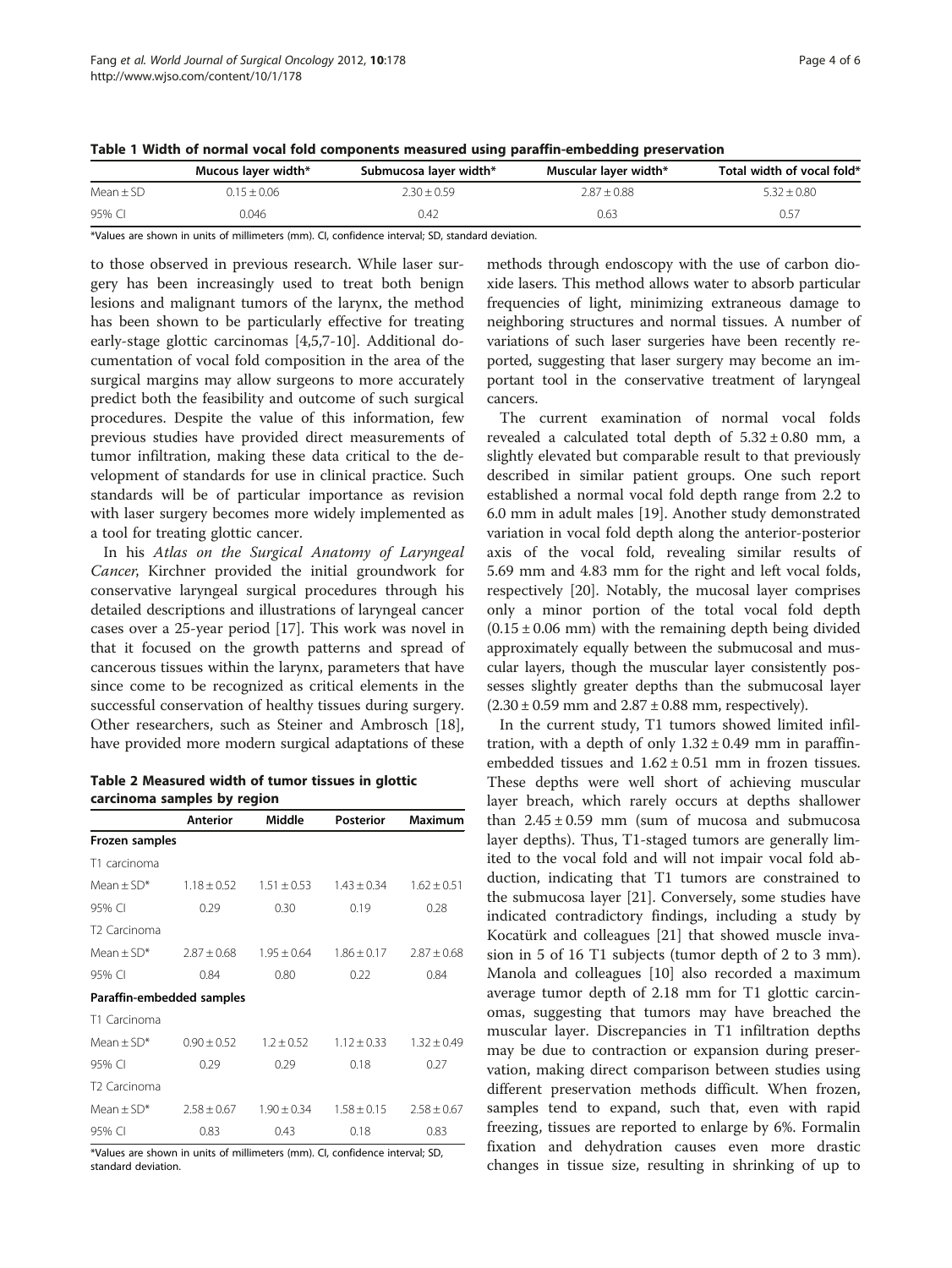30% [\[21\]](#page-5-0). Thus, the actual measurements were assumed to exist between these two measurements in the present study. Alternatively, the current results may be indicative of less advanced cancer stage, potentially reflecting a conservative staging approach, or variation due to relatively small cohort sizes.

The extent of T2 tumor infiltration remains largely undocumented. Current findings, however, demonstrated that T2 tumors were more advanced, as indicated by elevated invasiveness. The infiltration depth of T2 tumors was  $2.87 \pm 0.68$  mm in frozen samples and  $2.58 \pm 0.67$  mm in paraffin-embedded samples, suggesting that the average T2 tumor breeched the muscular layer. Thus, T2 tumors were determined to be slightly more invasive than T1 tumors. Further investigation of T2 and T3 tumors may also provide improved guidelines for determining optimal surgical approaches, including determination of which tumors are most appropriately resected using  $CO<sub>2</sub>$  laser surgery.

Despite the importance of tumor characterization prior to surgery, surgeons generally are able to attain only limited information regarding the extent of tumor infiltration. Past studies have shown that tumor volume, muscular and cartilaginous invasiveness, nodal disease, infiltration into the supraglottic, glottis, and subglottic compartments, and soft tissue dissemination all contribute to treatment outcome [[4,22](#page-5-0)]. In order to precisely determine tumor infiltration, Manola and colleagues [\[10\]](#page-5-0) employed a combination of measures to successfully resect tumors with a 2 mm margin in 90.4% of cases. Unfortunately, most surgeons do not have access to such extensive and expensive pre-surgical testing equipment. While magnetic resonance imaging (MRI) has been shown to be superior to computerized tomography (CT) scans, overestimation of cartilage involvement is a common cause of negative outcomes related to swallowing, breathing, and pulsation artifacts. Similarly, CT and three-dimensional Fourier Transformation MRI were suggested to be the best systems for assessing tumor volume [\[23\]](#page-5-0). Despite recent advances, current imaging techniques fail to provide the complete picture of the carcinoma invasiveness necessary for conservative surgery.

Since imaging techniques provide only limited data pertaining to tumor infiltration, more precise measurements of tumor depth, such as those described in the current report, may provide valuable information to surgeons. The standard proposed by the current research suggests that T1 tumors generally reach a depth of 1.5 mm, allowing surgeons to rapidly excise tissues to this initial depth before slowly resecting remaining portions of the tumor. Additionally, pre-surgical estimation of necessary total vocal fold depth resection size may allow for improved predictions of post-operative vocal outcomes [\[7](#page-5-0)]. The present data represent only initial investigation, and further research will be necessary to generate more accurate mea-

surements prior to clinical implementation. Future studies with larger cohort sizes should examine T1, T2, T3, and T4 tumor types before confirming clinical standards for widespread implementation.

Increased information about normal vocal folds and tumor infiltration depths could allow surgeons to not only predict surgical outcomes more accurately, but also to select ideal candidates for surgery. Muscular infiltration is one of the determinants of operative success and functional outcome. Furthermore, laser surgery is anatomically limited by the thyroid cartilage [[4,22\]](#page-5-0). Based on tumor depth and vocal fold composition, surgeons may be able to more accurately anticipate the breach of these anatomical landmarks prior to surgery. In this study, the combined depth of the mucosa and submucosa layers was found to be 2.45 mm on average. Based on the lower limit of the confidence interval, tumors extending less than 1 mm into the vocal fold have a low probability of breaching the muscular layer, making these tumors ideal candidates for microsurgery. A reliable estimation of surrounding cartilage depth may, likewise, be used to predict oncological effectiveness, though additional research is required to validate this hypothesis. As such, functional outcomes are likely to be closely related to the depth of tumor penetration and size of resection necessary.

A remaining limitation of laser microsurgery is the precision of measurements that can be achieved during resection. Although the current data provides measurements at increments of 0.01 mm, current operating microscopy does not allow for this level of specificity. Rather, these measurements must be taken as a general estimation of the necessary excision size. As operating microscopes improve, however, such precise measurements may become increasingly useful. While current technology limits the utility of these data (providing measurements that are, at best, in the order of 0.1-0.5 mm), these data still provide improved suggestions for initial excisions that may improve the care afforded to individual patients.

# Conclusion

By defining the composition of the normal vocal fold and providing an estimation of the infiltration depths of T1 and T2 carcinomas, the current research provides additional information for surgeons undertaking resection of laryngeal tumor tissues. While current imaging techniques provide only limited information pertaining to tumor infiltration, the current investigation provides a standard of highly precise values for the characterization of tumor depth during early stage glottic carcinoma. The depth of different anatomical landmarks and tumor invasiveness can help surgeons to more accurately determine